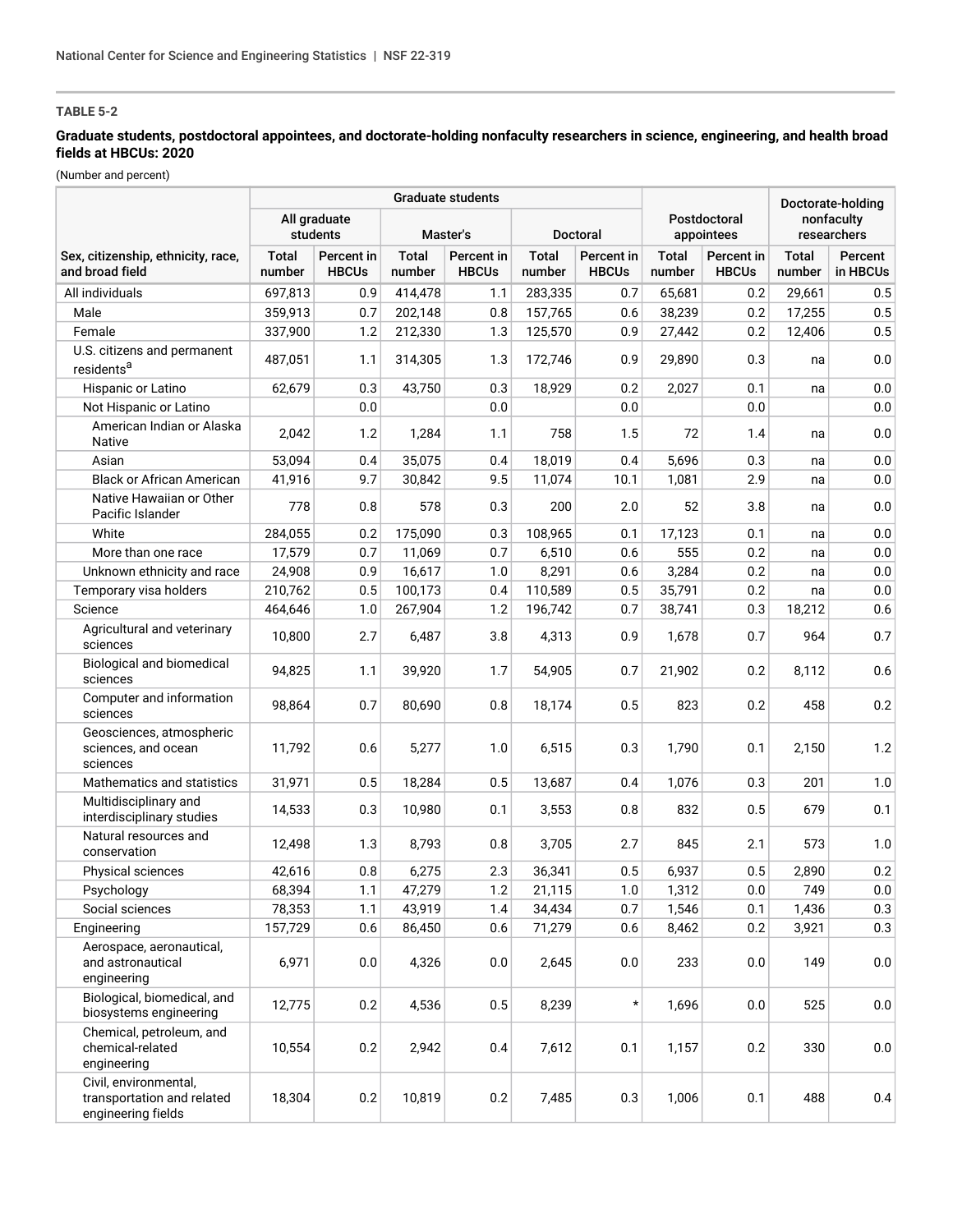# **TABLE 5-2**

## **Graduate students, postdoctoral appointees, and doctorate-holding nonfaculty researchers in science, engineering, and health broad fields at HBCUs: 2020**

(Number and percent)

|                                                                              | <b>Graduate students</b> |                            |                        |                            |                        |                            |                            |                            | Doctorate-holding         |                     |
|------------------------------------------------------------------------------|--------------------------|----------------------------|------------------------|----------------------------|------------------------|----------------------------|----------------------------|----------------------------|---------------------------|---------------------|
|                                                                              | All graduate<br>students |                            | Master's               |                            | <b>Doctoral</b>        |                            | Postdoctoral<br>appointees |                            | nonfaculty<br>researchers |                     |
| Sex, citizenship, ethnicity, race,<br>and broad field                        | <b>Total</b><br>number   | Percent in<br><b>HBCUs</b> | <b>Total</b><br>number | Percent in<br><b>HBCUs</b> | <b>Total</b><br>number | Percent in<br><b>HBCUs</b> | <b>Total</b><br>number     | Percent in<br><b>HBCUs</b> | <b>Total</b><br>number    | Percent<br>in HBCUs |
| Electrical, electronics.<br>communications and<br>computer engineering       | 43,032                   | 0.5                        | 25,312                 | 0.4                        | 17,720                 | 0.7                        | 1,302                      | 0.3                        | 706                       | 0.0                 |
| Industrial, manufacturing.<br>systems engineering and<br>operations research | 14,869                   | 0.5                        | 11,030                 | 0.2                        | 3,839                  | 1.1                        | 194                        | 0.5                        | 155                       | 0.0                 |
| Mechanical engineering                                                       | 25,782                   | 0.3                        | 14,305                 | 0.3                        | 11,477                 | 0.4                        | 1,149                      | 0.1                        | 469                       | 0.0                 |
| Metallurgical, mining,<br>materials and related<br>engineering fields        | 7,181                    | 0.2                        | 2,299                  | 0.3                        | 4,882                  | 0.1                        | 630                        | 0.3                        | 299                       | 0.0                 |
| Other engineering                                                            | 18,261                   | 2.5                        | 10,881                 | 2.3                        | 7,380                  | 2.7                        | 1,095                      | 0.2                        | 800                       | 1.0                 |
| Health                                                                       | 75,438                   | 1.4                        | 60,124                 | 1.4                        | 15,314                 | 1.6                        | 18,478                     | $\star$                    | 7,528                     | 0.4                 |
| Clinical medicine <sup>b</sup>                                               | 34,544                   | 1.3                        | 29,748                 | 1.1                        | 4,796                  | 2.9                        | 16,287                     | 0.0                        | 6,500                     | 0.3                 |
| Other health                                                                 | 40,894                   | 1.5                        | 30,376                 | 1.6                        | 10,518                 | 1.1                        | 2,191                      | 0.4                        | 1,028                     | 1.1                 |
| <b>Black or African American</b><br>individuals                              |                          | 0.0                        |                        | 0.0                        |                        | 0.0                        |                            | 0.0                        |                           | 0.0                 |
| Male                                                                         | 15,774                   | 8.8                        | 11,397                 | 8.4                        | 4,377                  | 9.6                        | 417                        | 2.2                        | na                        | $0.0\,$             |
| Female                                                                       | 26,142                   | 10.2                       | 19,445                 | 10.1                       | 6,697                  | 10.5                       | 664                        | 3.3                        | na                        | $0.0\,$             |
| Science                                                                      | 29,051                   | 10.1                       | 21,126                 | 10.1                       | 7,925                  | 10.0                       | 578                        | 4.3                        | na                        | $0.0\,$             |
| Agricultural and veterinary<br>sciences                                      | 378                      | 35.7                       | 279                    | 42.3                       | 99                     | 17.2                       | 14                         | 7.1                        | na                        | 0.0                 |
| Biological and biomedical<br>sciences                                        | 6,049                    | 11.6                       | 3,834                  | 13.3                       | 2,215                  | 8.5                        | 308                        | 1.6                        | na                        | 0.0                 |
| Computer and information<br>sciences                                         | 5,639                    | 7.9                        | 5,171                  | 7.8                        | 468                    | 8.8                        | 6                          | 0.0                        | na                        | $0.0\,$             |
| Geosciences, atmospheric<br>sciences, and ocean<br>sciences                  | 267                      | 12.4                       | 148                    | 19.6                       | 119                    | 3.4                        | 21                         | 0.0                        | na                        | 0.0                 |
| Mathematics and<br>statistics                                                | 777                      | 9.3                        | 573                    | 9.2                        | 204                    | 9.3                        | 11                         | 0.0                        | na                        | 0.0                 |
| Multidisciplinary and<br>interdisciplinary studies                           | 955                      | 1.7                        | 746                    | 1.1                        | 209                    | 3.8                        | 24                         | 4.2                        | na                        | 0.0                 |
| Natural resources and<br>conservation                                        | 404                      | 23.0                       | 248                    | 10.5                       | 156                    | 42.9                       | 29                         | 48.3                       | na                        | 0.0                 |
| Physical sciences                                                            | 1,096                    | 16.0                       | 338                    | 23.4                       | 758                    | 12.7                       | 49                         | 6.1                        | na                        | 0.0                 |
| Psychology                                                                   | 7,044                    | 8.2                        | 5,425                  | 7.9                        | 1,619                  | 8.9                        | 37                         | 0.0                        | na                        | 0.0                 |
| Social sciences                                                              | 6,442                    | 10.7                       | 4,364                  | 11.0                       | 2,078                  | 10.0                       | 79                         | 1.3                        | na                        | 0.0                 |
| Engineering                                                                  | 4,583                    | 9.3                        | 2,952                  | 9.0                        | 1,631                  | 9.7                        | 68                         | 2.9                        | na                        | 0.0                 |
| Aerospace, aeronautical,<br>and astronautical<br>engineering                 | 163                      | 0.0                        | 115                    | 0.0                        | 48                     | 0.0                        | 0                          | 0.0                        | na                        | 0.0                 |
| Biological, biomedical, and<br>biosystems engineering                        | 450                      | 4.0                        | 188                    | 8.0                        | 262                    | 1.1                        | $30\,$                     | 0.0                        | na                        | $0.0\,$             |
| Chemical, petroleum, and<br>chemical-related<br>engineering                  | 255                      | 4.7                        | 112                    | 4.5                        | 143                    | 4.9                        | 7                          | 0.0                        | na                        | 0.0                 |
| Civil, environmental,<br>transportation and related<br>engineering fields    | 509                      | 3.5                        | 347                    | 2.9                        | 162                    | 4.9                        | 5                          | 0.0                        | na                        | 0.0                 |